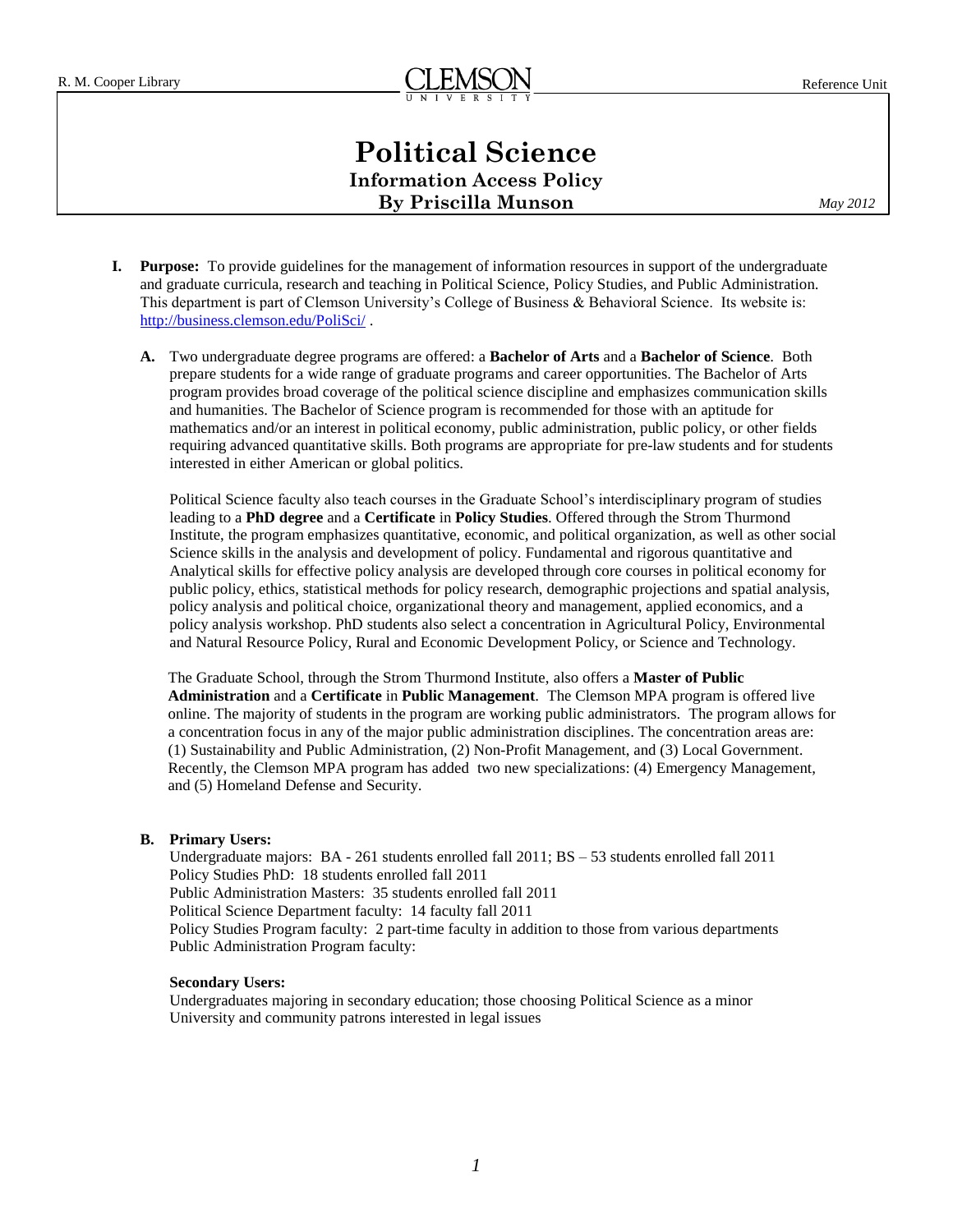## **II. Scope of In-House Collection**

#### **A. Format Guidelines**

- Print Sources: Books/monographs will be acquired primarily in print; only those periodicals not available online will be collected in print
- Electronic Sources: online journal subscriptions preferred; electronic books for narrower, more technical topics; documentaries, etc., in DVD or other formats appropriate to users' viewing capabilities; databases purchased for the reference collection.

## **B. Language Guidelines**

Generally, only English-language materials will be purchased.

## **C. Geographical Guidelines**

- Primary focus is on the United States and its international relations
- Other world regions of interest include Europe and the United Kingdom, the Middle East, the Americas, and East Asia

## **D. Chronological Guidelines**

Emphasis is on the  $20<sup>th</sup>$  and  $21<sup>st</sup>$  centuries, with appropriate works on political theory from any period

## **E. Publication Date Guidelines**

Books published within the last three years will be selected, with exceptions where appropriate

## **F. Special Types of Materials Included**

Periodical Indexes (purchased from serial funds) Article/Indexing Databases *Academic Search Premier*

*Academic OneFile Business Source Premier LegalTrac PAIS International Social Sciences Citation Index (Web of Knowledge)*

# Full-text Databases

*CIAO (Columbia International Affairs Online) CountryWatch CQ Researcher HeinOnline JSTOR Lexis/Nexis Academic New York Times Historical Roper Center Public Opinion Research (iPoll) U. S. Congressional Serial Set, 1817-1994 Washington Post Historical World News Digest*

#### Directories, Dictionaries, Encyclopedias, Handbooks:

*Almanac of American Politics* JK1012 .A44 (also ebook) *CQ Press Political Reference Suite* (10 online guides, directories, etc.) *Encyclopedia of Political Communication* (ebook) *Europa World Yearbook* Ref JN1 .E85 *Handbook of Public Administration* (ebook) *Statesman's Yearbook* Ref JA51 .S79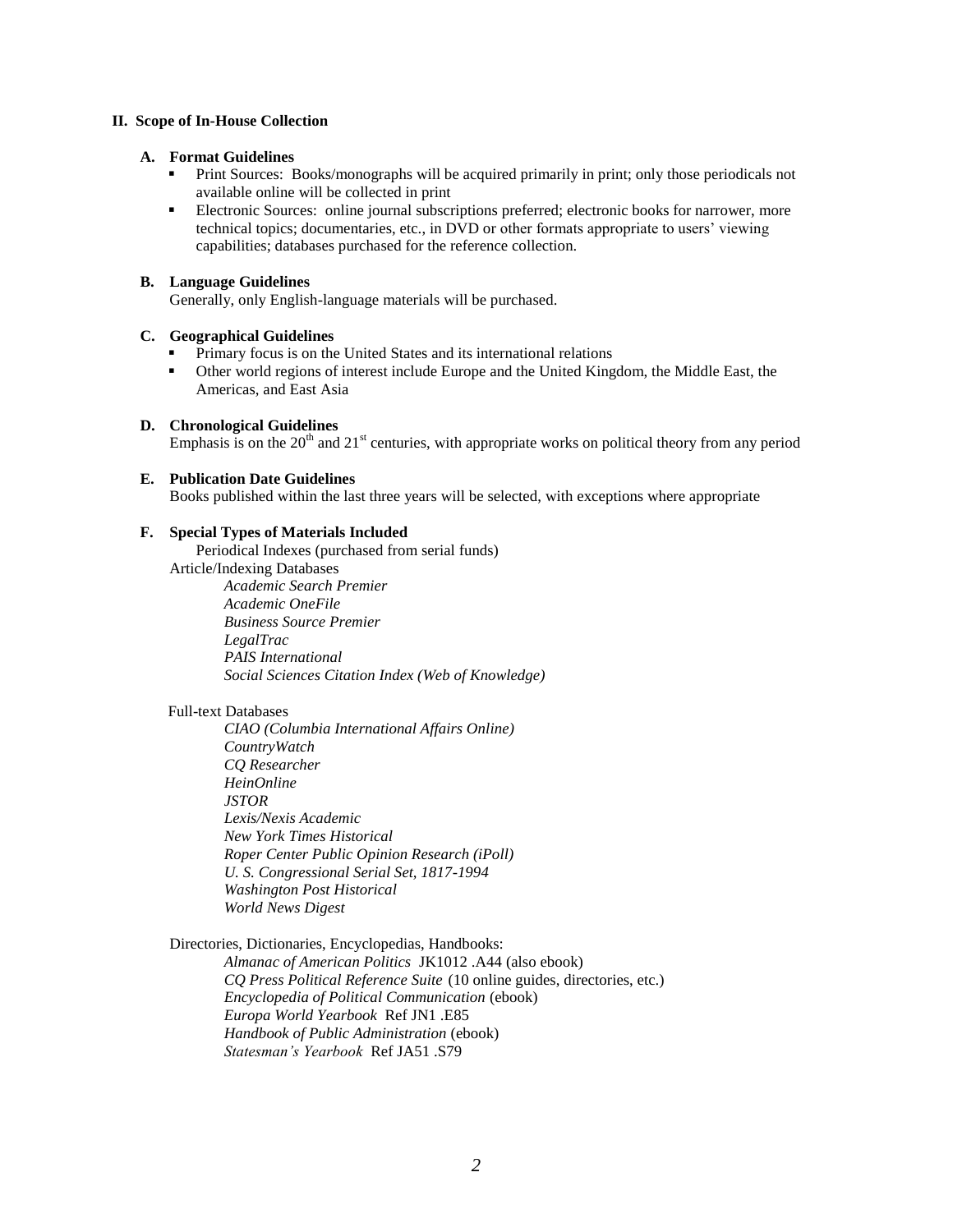Government Publications:

The Clemson University Library is a selective depository for Federal publications, accessible via the online catalog since 1976, and also a depository for South Carolina state government publications which are all listed in the online catalog. Primary source materials on legislative, executive, judicial, military and foreign policy topics are included, along with many other items.

## **G. Types of Materials Excluded**

Textbooks: Books assigned as required texts for Clemson University classes will not be purchased deliberately. Other textbooks may be acquired when they support the curriculum.

#### **H. List of Core Journals/Magazines/Electronic Journals** (current subscriptions only): **Political Science and Public Administration:**

*American Journal of Political Science American Political Science Review American Politics Research Annals of the American Academy of Political & Social Science Annual Review of Political Science*

*British Journal of Political Science*

*Cato Journal Comparative Political Studies Congressional Digest CQ Researcher CQ Weekly Current History European Journal of Political Research*

*Foreign Affairs Foreign Policy*

*Gallup Poll Briefing Governance Governing*

*International Affairs International Organization International Studies Quarterly*

*Journal of Democracy Journal of Politics Journal of Politics and Law*

*Journal of Social, Political & Economic Studies*

*Latin American Politics & Society*

*National Journal National Interest*

*Orbis*

*Political Analysis Political Communication*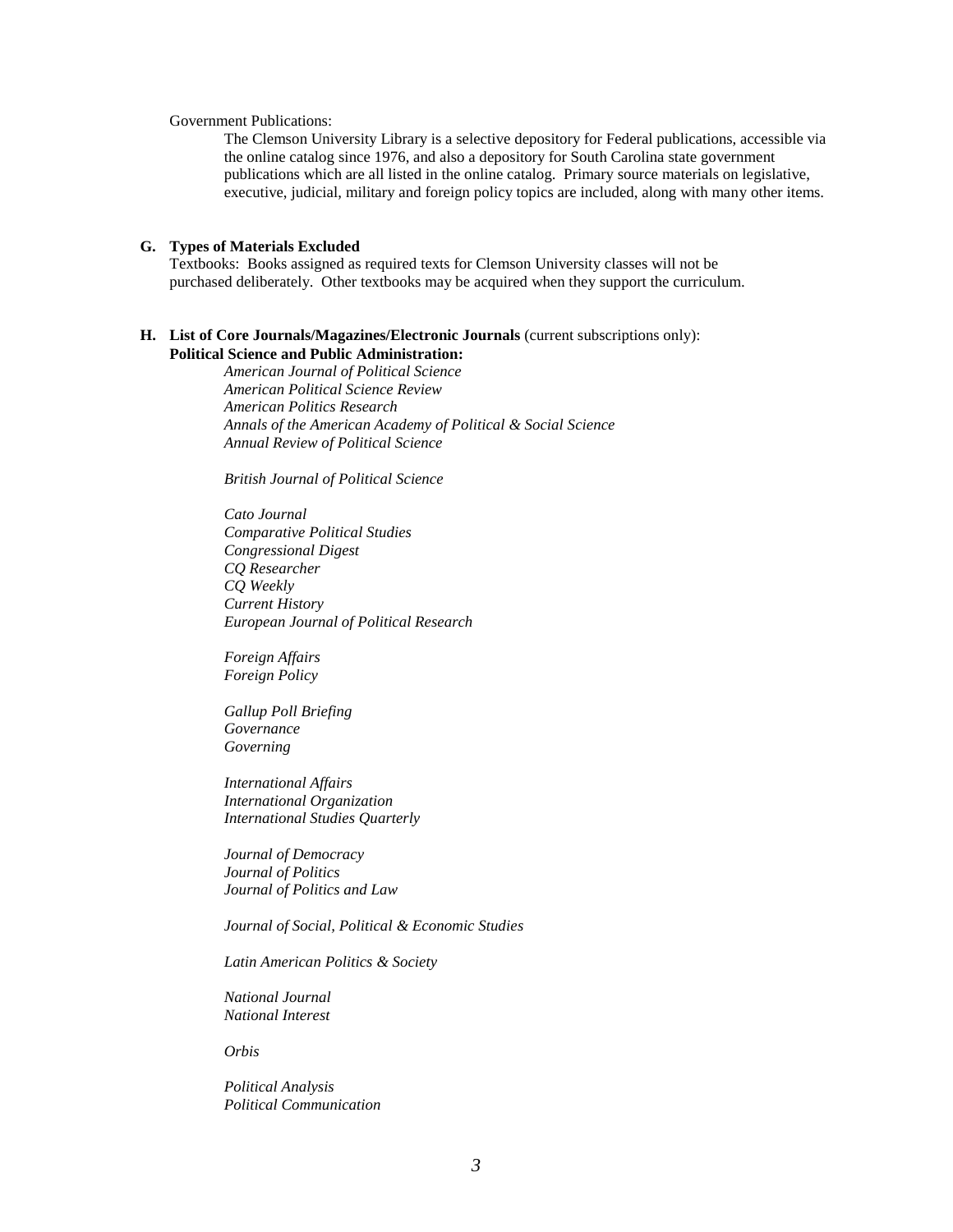*Political Quarterly Political Research Quarterly Political Science Quarterly Political Theory Polity Presidential Studies Quarterly PS: Political Science & Politics Public Opinion Quarterly Publius*

*Review of International Studies Review of Politics*

*SAIS Review of International Affairs Science & Society*

*Theory & Event Third World Quarterly*

*Washington Quarterly World Affairs World Politics*

#### **Public Administration/Public Policy**

*Administrative Science Quarterly Administration & Society American Behavioral Scientist American City & County Journal of Policy Analysis and Management Journal of Public Administration Research and Theory: J-PART Policy Studies Journal Public Administration Quarterly Public Administration Review Public Finance and Management Public Finance Review: PFR Public Personnel Management State Politics & Policy Quarterly*

#### **Law:**

HeinOnline "Law Journal Library" - contains more than 1,620 law and law-related periodicals Lexis-Nexis *Academic* "US Law Reviews & Journals" – 935 titles

#### **III. Call Numbers, Primary Subject Classifications, and Collecting Levels:**

| <b>Call Number Range</b> | Description                                           | Collecting Level                                                       |
|--------------------------|-------------------------------------------------------|------------------------------------------------------------------------|
| $J1-82$                  | General legislative $&$ executive papers<br>(US only) | <b>Advanced Instructional Support</b><br>(includes Federal depository) |
| JA 1-92                  | Political Science (general)                           | <b>Intermediate Instructional Support</b>                              |
| JC                       | Political Theory                                      | Basic Information Level, Advanced                                      |
| JF                       | Political Institutions (general)                      | Basic Information Level, Advanced                                      |
| JK1-9993                 | Political Institutions (US)                           | Intermediate Instructional Support                                     |
| $[JK401-1685]$           | <b>Public Administration</b>                          | <b>Advanced Instructional Support]</b>                                 |
| JL, JN, JQ               | Political Institutions (world)                        | Basic Information Level, Introductory                                  |
| JV                       | Colonies & colonization                               | Basic Information Level, Advanced                                      |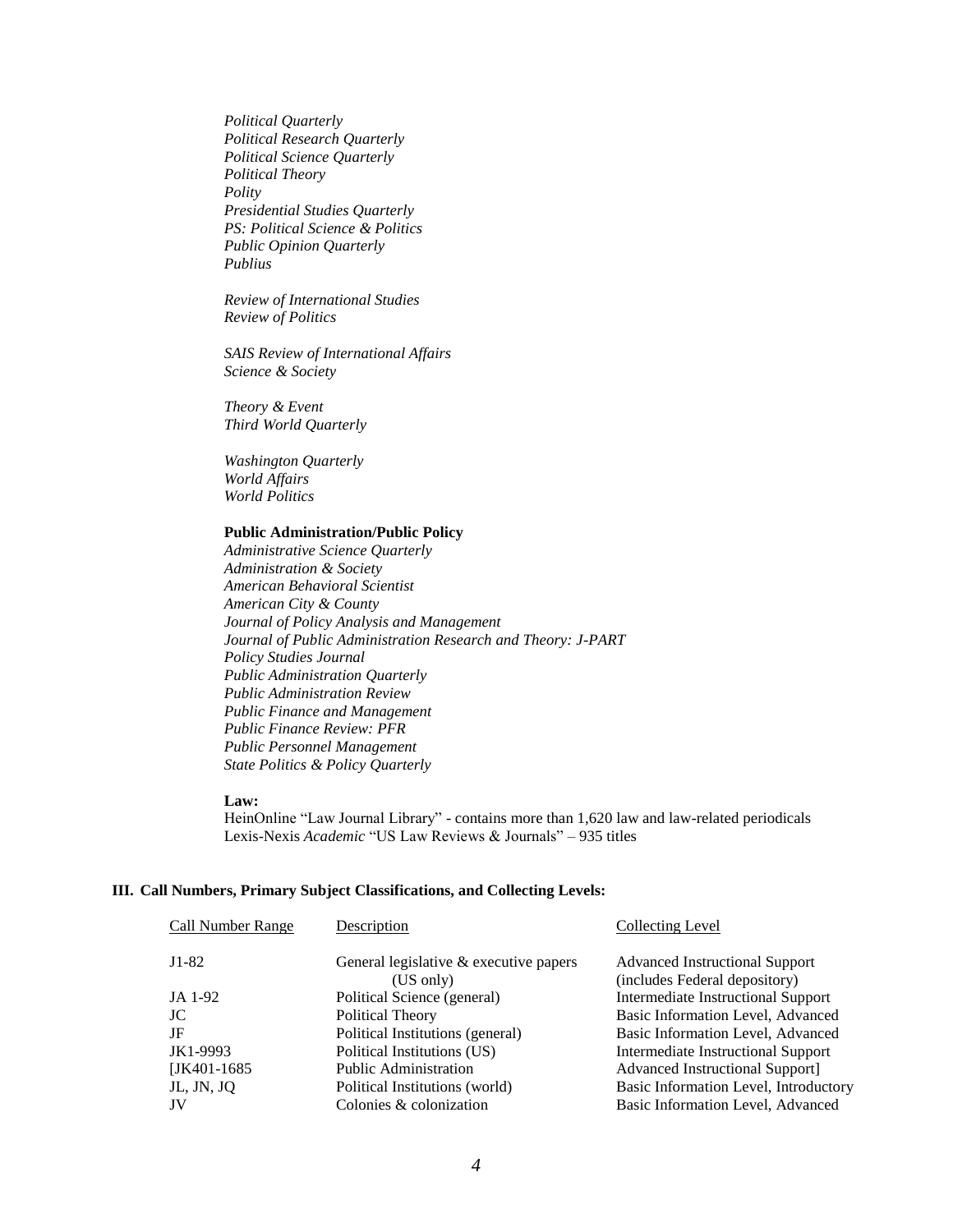| JX<br>JZ.  | International Law<br><b>International Relations</b> | Out of Scope<br>Basic Information Level, Introductory |
|------------|-----------------------------------------------------|-------------------------------------------------------|
| K          | Law in general                                      | <b>Basic Instructional Support</b>                    |
| KB         | Law of ancient world                                | Basic Information Level, Introductory                 |
| KF         | Federal law                                         | Intermediate Instructional Support                    |
| <b>KFS</b> | South Carolina law                                  | Intermediate Instructional Support                    |
| KQ.        | History of law                                      | Minimal with uneven coverage                          |
|            | All other Ks                                        | Out of Scope                                          |

#### **IV. Access to Information Not On-Site**

- A. PASCAL Delivers & Interlibrary Loan: These services are freely available to Clemson University students, faculty, and staff. PASCAL permits patrons to order books from other academic libraries in South Carolina and receive them quickly via courier. Interlibrary Loan borrows books, articles, conference proceedings, media, microfilm, etc, that are not available in our library. Articles often arrive in electronic format.
- B. Commercial Document Suppliers **Ingenta** provides full-text online articles that the Clemson Libraries do not own. The Libraries pay for this service for students, faculty and staff.
- C. Internet Sites via the World Wide Web:

| •Library of Congress                    | thomas.loc.gov                                  |
|-----------------------------------------|-------------------------------------------------|
| •U. S. Senate                           | www.senate.gov/                                 |
| •U. S. House of Representatives         | www.house.gov                                   |
| •The White House                        | www.whitehouse.gov                              |
| •South Carolina Legislature Online      | www.scstatehouse.gov/                           |
| •Project VoteSmart                      | www.votesmart.org                               |
| •Harvard Kennedy School Research Guides | www.hks.harvard.edu/library/research/guides.php |
| •Brookings Institution                  | www.brookings.org                               |
| •Cato Institute                         | www.cato.org/                                   |
| •Hoover Institution                     | www.hoover.org                                  |
| $\cdot$ FindLaw                         | www.findlaw.com/                                |
| •Law of Nations of the World            | www.loc.gov/law/help/guide/nations.php          |
| •Legal Information Institute at Cornell | www.law.cornell.edu/                            |
|                                         |                                                 |

# **V. Selection Tools**

- A. Faculty requests and recommendations
- B. Yankee Book Peddler's quarterly "Core" collections lists; *Choice* annual "Outstanding Academic Titles" list; *Magazines for Libraries* recommended titles
- C. Reviewing Sources *New York Times* "Notable Books"; the *Chronicle of Higher Education;* librarians' lists as published in *American Libraries*, *Library Journal*, etc. Lists of literary/journalism prizes.
- D. Publishers' Information Websites/catalogs of major academic publishers, as well as important trade presses (CQ Press, Polity, Brookings, etc.)